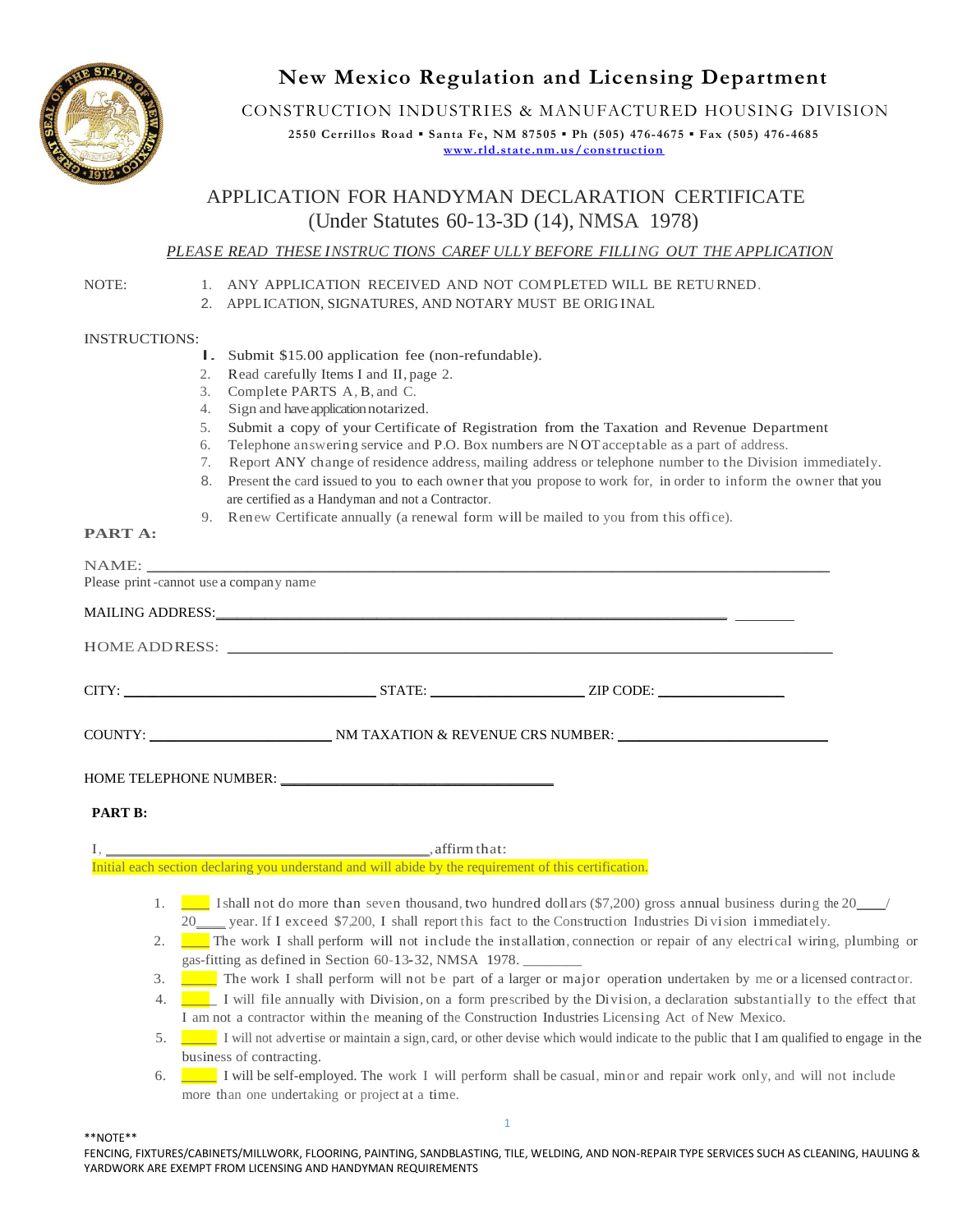

# **New Mexico Regulation and Licensing Department**

## CONSTRUCTION INDUSTRIES & MANUFACTURED HOUSING DIVISION

**2550 Cerrillos Road ▪ Santa Fe, NM 87505 ▪ Ph (505) 476-4675 ▪ Fax (505) 476-4685 [www.rld.state.nm.us/construction](http://www.rld.state.nm.us/construction)**

### **ITEM I. .**

Initial each section declaring you understand terms and how each applies to handyman certificate.

- **\_\_\_\_** A. Casual means employment forirregular periods and occurring without regularity for various property owners.
	- B. Minor means smaller in size or degree, less important.
	- **\_\_\_\_** C. Inconsequential means of little importance or unimportant, cosmetic.

### **ITEM II. In view of the above definitions, the following will apply to Handyman Certificate.** Initial each section declaring you understand and will abide by the requirement of this certification.

A. Any person holding a Handyman 's Certificate may perform any of the following:

- **\_\_\_\_** Minor or inconsequential repairs to buildings or other structures (no structural repairs).
- **\_\_\_\_** Repair holes in interior walls.
- **Lexister 2** Repair broken windows and doors (no replacement).
- **\_\_\_\_** Repair portions of porches and decks (no structural work or complete replacement).
- **EXECUTE:** Repair wooden or concrete stairs/steps (no complete replacement).
- **EXECUTE:** Repair siding excluding any work on stucco.
- B. Any person h olding a Handyman's Certificate may **not** perform any of the following:
	- **Luccellenger as a contractor or impart to the general public he is any manner qualified to engage in the business of** contracting.
	- **Work on any projects as a sub-contractor to a licensed contractor.**
	- **\_\_\_\_** Add on a room to an existing building or remodel any portion of an existing room or building.
	- **\_\_\_\_** Build or erect an entire building or any other structure such as a porch, deck, shed, gazebo or other garden structure.
	- **Perform any kind of roof construction or roof repair.**
	- **• \_\_\_** Perform any kind of stucco application or stucco repair.
	- **\_\_\_\_** Use the services of others, or hire employees or sub-contractors.
	- **Combine with others, including other handyman certificate holders, to accomplish work.**
	- Perform any plumbing, mechanical, or electrical work.
	- **\_\_\_\_** Work on more than one undertaking at a time.
	- **\_\_\_\_** Build a driveway.

### **PART C:**

Please tell us in detail exactly the kind of work that you wish to perform under this Handyman Certificate.

#### **I HEREBY CERTIFY THAT I HAVE READ ALL THE INFORMATION ON THIS APPLICATION AND THAT ALL STATEMENTS MADE ARE TRUE AND CORRECT**

 **\_\_\_\_\_\_\_\_\_\_\_\_\_\_\_\_\_\_\_\_\_\_\_\_\_\_\_\_\_\_\_\_**

Subscribed and Sworn to before me

Signature of Applicant

this day of 20

| Notary Public |
|---------------|
|               |

My Commission Expires:

\*\*NOTE\*\*

FENCING, FIXTURES/CABINETS/MILLWORK, FLOORING, PAINTING, SANDBLASTING, TILE, WELDING, AND NON-REPAIR TYPE SERVICES SUCH AS CLEANING, HAULING & YARDWORK ARE EXEMPT FROM LICENSING AND HANDYMAN REQUIREMENTS

 $\overline{2}$